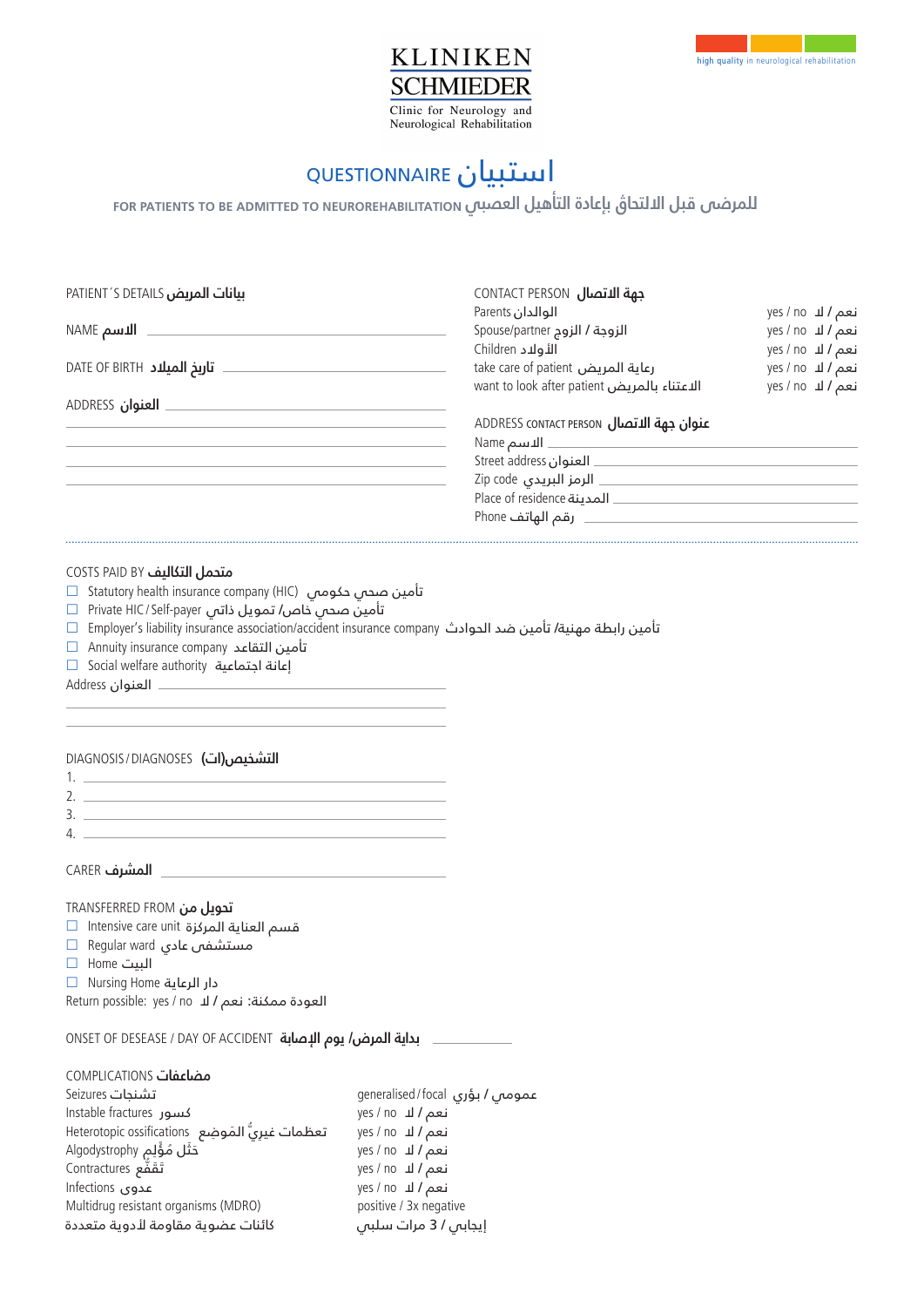| وسيلة مُساعدة PROVIDED WITH<br>آهَغْرُ الرَّغامَى Tracheostoma □<br>منظم ضربات القلب: النوع ___________________ Pacemaker: type □<br>قثطار وريدي مركزي Central venous catheter □<br>تحويلة: النوع __________________ Shunt: type □<br>قسطرة الإحليل فوق العانة / خلال الإحليل / بشكل متقطع   Urinary catheter suprapubic / transurethral / intermittent ال<br>فغر المعدة بالمنظار عبر الجلد PEG □<br>قُنَيَّة أخرى ________________ Other tube □<br>كرسمي متحرك ذاتمي الدفع/ إلكترونمي Wheelchair  active / electronic ا<br>$\Box$ Rollator على المشى $\Box$<br>عكاز ساعد Forearm crutches<br>عصص المشى Walking stick □<br>أطراف اصطناعية ______Prostheses: Extremity prostheses<br>مفصل اصطناعي: مثبت / غير مثبت Endoprostheses: cemented / uncemented<br>تثبيت طرفس العظم Osteosynthesis □                                                                                            |
|-----------------------------------------------------------------------------------------------------------------------------------------------------------------------------------------------------------------------------------------------------------------------------------------------------------------------------------------------------------------------------------------------------------------------------------------------------------------------------------------------------------------------------------------------------------------------------------------------------------------------------------------------------------------------------------------------------------------------------------------------------------------------------------------------------------------------------------------------------------------------------------------|
| اختلال وظيفى (اختلالات وظيفية) MALFUNCTION(S)<br>احتباس الكلام Aphasia □<br>رُتَّة (عُسْرِ التَّلَفَّظ) Dysarthria □<br>عسر البلع Dysphagia □<br>توهان Disturbance of orientation □<br>اختلالات عصبية نفسية Neuropsychological disorder □<br>اضطراب السلوك Behaviour disorder □<br>اکتئاب Depression □<br>ذّهانات (اختلالات عقلية) Psychosis □<br>$\Box$ Risk of suicide اخطر الانتحار<br>فقدان السمع Hearing disorder □<br>مرض إدمانس معروف Manifest addiction □<br>$\Box$ Neglect لا مبالاة $\Box$<br>اضطراب البصر: عمں شِقِّي/دُمْنَة/ نوع آخر: _______ :Visual disturbance: Hemianopsia/Amaurosis/Others ا<br>تحمُّل كيلوغرام _________ kg ________ Load-bearing capacity<br>قسطرة الإحليل فوق العانة / خلال الإحليل / بشكل متقطع Urinary catheter suprapubic / transurethral / intermittent<br>فغر المعدة بالمنظار عبر الجلد PEG □<br>قُنَيَّة أخرى _________________ Other tube □ |
| تعاون فس مجال الرعاية والعلاج COLLABORATION IN CARE AND THERAPY<br>يظهر مبادرة ذاتية Shows own initiative □<br>نشط active □<br>سلبی passive □<br>على مضض reluctant                                                                                                                                                                                                                                                                                                                                                                                                                                                                                                                                                                                                                                                                                                                      |
| <b>علاج متقدم FURTHER TREATMENT</b><br>غیر موضَّح not settled □<br>موضَّم settled □<br>Where could the patient be transferred to after his / her treatment in our hospital if (s)he cannot be dismissed to his / her home?<br>[must be filled in necessarily]<br>إلى أين يمكن تحويل المريض بعد معالجته فىي مستشفانا، فىي حال عدم إمكانية تسريحه إلى بيته؟<br>[سانات إلزامية]                                                                                                                                                                                                                                                                                                                                                                                                                                                                                                            |
| <u> 1989 - Johann Stoff, deutscher Stoff, der Stoff, der Stoff, der Stoff, der Stoff, der Stoff, der Stoff, der S</u><br><b>ADDRESS</b> العنوان                                                                                                                                                                                                                                                                                                                                                                                                                                                                                                                                                                                                                                                                                                                                         |
|                                                                                                                                                                                                                                                                                                                                                                                                                                                                                                                                                                                                                                                                                                                                                                                                                                                                                         |

contact  **االتصال**